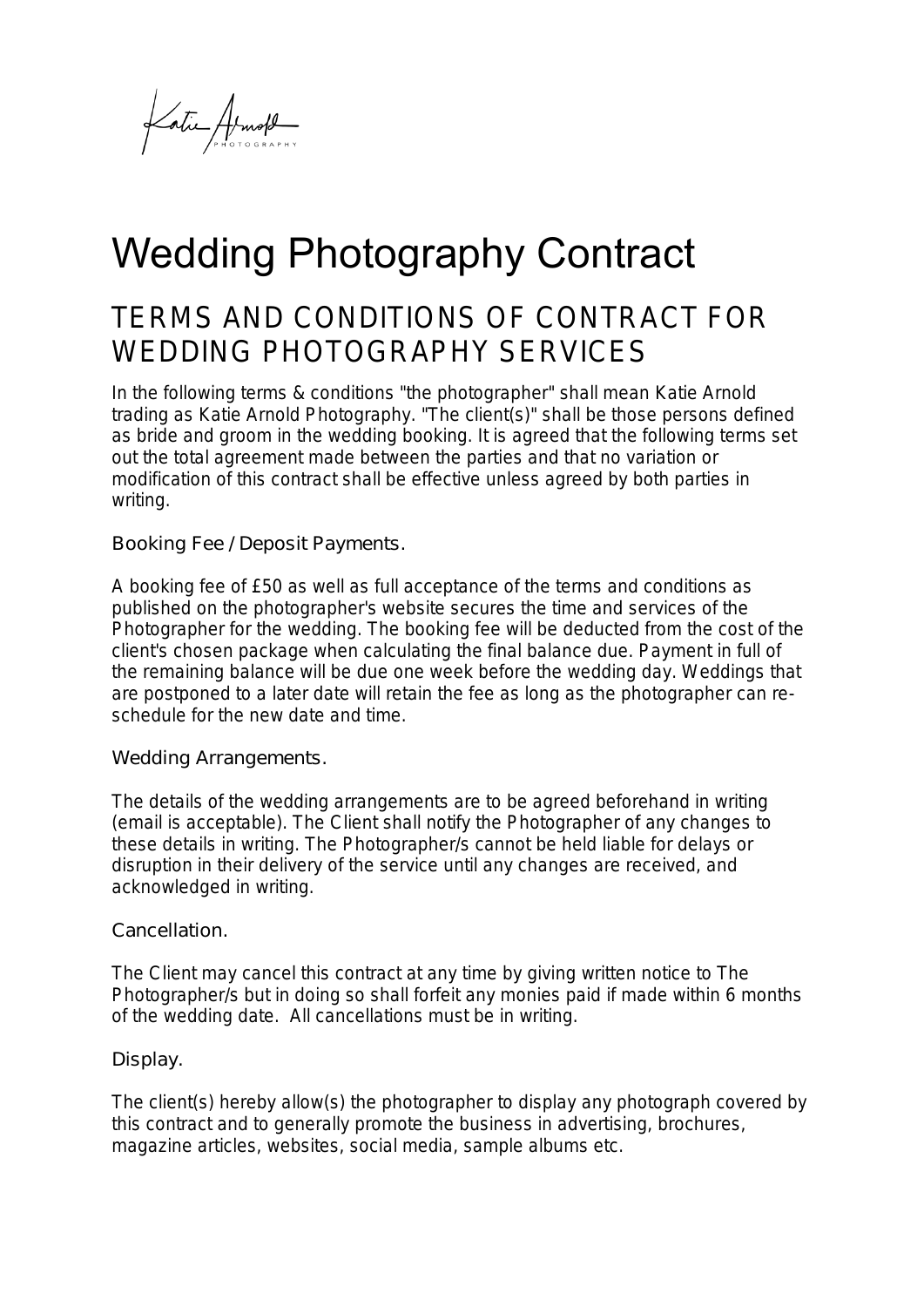Katic Armold

#### Images.

All image sizes are nominal. The Photographer/s will provide a pleasing colour balance but cannot guarantee exact colour matching owing to anomalous reflectance caused by a combination of certain dyes and materials especially man-made fibres. It is sometimes impossible to record on film or digitally the exact colour as seen by the human eye. For a booking involving a church ceremony or at certain venues, the photographer's movements are sometimes restricted by the official in charge. The area from which the photographer is able to cover the ceremony may not be the photographer's choice and the photographer cannot accept responsibility for any obstructed view should this be the case.

In return you will receive an online wedding gallery that allows you free digital image downloads and the option to purchase prints and products, in addition to a copy of all images taken on a memory stick.

#### Retouching.

All images will be adjusted for exposure, brightness, contrast, sharpness, etc. The Photographer's judgement regarding these corrections and the number of images put forward to the Client for preview shall be deemed correct.

#### Copyright.

The copyright Designs and Patents Acts assign the copyright of the images to the photographer. Any images or copies of images whether stored digitally or otherwise and any computer program including any source or object code, computer files or printed documentation relating to such images are protected by the Copyright and Design Act 1988. It is contrary to the Act to copy or allow to be copied photographically/electronically or by any other means an image created as part of this contract without the permission of The Photographer/s in writing.

#### Licence.

The Photographer/s shall be granted artistic licence in relation to the poses photographed and the locations used. The Photographers judgement regarding the locations/poses and number of images taken shall be deemed correct. Due to the vagaries of the weather and the willingness of subjects it may not be possible to capture all the images requested.

#### Force Majeure or Act of God.

The due performance of this contract is subject to alteration or cancellation by either party owing to any cause beyond their control. Although all equipment is checked regularly and reasonable steps are taken to ensure backup equipment is available,